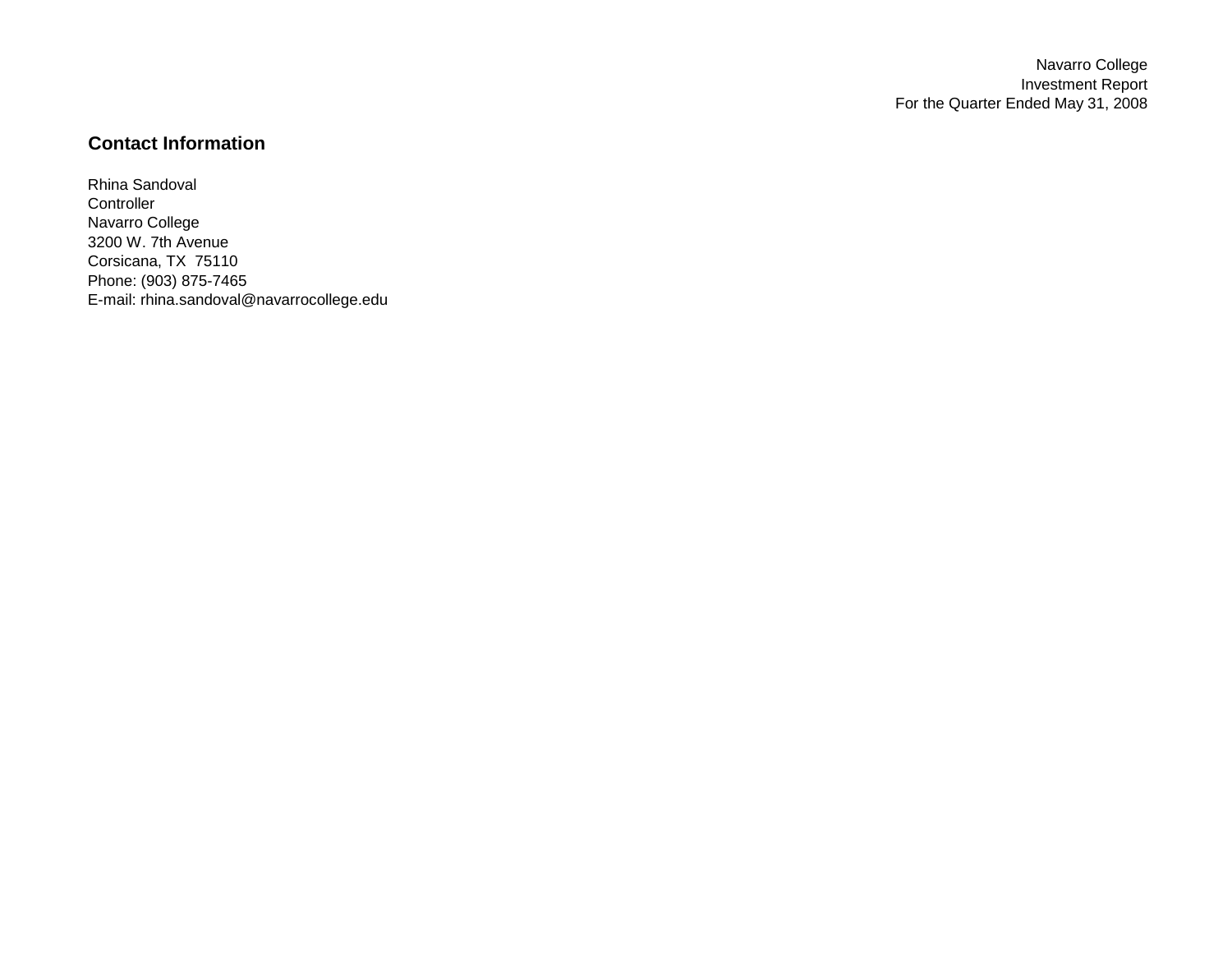| <b>TYPE OF INVESTMENT</b>                                                                                         | <b>BEGINNING</b><br><b>BOOK VALUE</b><br>02/29/08 | <b>ADDITIONS/</b><br><b>ENDING</b><br><b>CHANGES</b><br><b>BOOK VALUE</b><br><b>FOR PERIOD</b><br>05/31/08 |            | <b>BEGINNING</b><br><b>MARKET VALUE</b><br>02/29/08 | <b>ENDING</b><br><b>MARKET VALUE</b><br>05/31/08 |  |
|-------------------------------------------------------------------------------------------------------------------|---------------------------------------------------|------------------------------------------------------------------------------------------------------------|------------|-----------------------------------------------------|--------------------------------------------------|--|
| <b>Public Funds Interest Bearing Checking/Savings</b>                                                             |                                                   |                                                                                                            |            |                                                     |                                                  |  |
| Chase High Yield Savings Account #891559 (Plant)<br>Due Date: Open - Current Rate @ 1.540%<br>Purchased 5/16/07   | 498,985.14                                        | (48,898.66)                                                                                                | 450,086.48 | 500,086.48                                          | 452,199.01                                       |  |
| Chase High Yield Savings Account #892011 (R&S)<br>Due Date: Open - Current Rate @ 1.590%<br>Purchased 11/19/07    | 890,000.00                                        | (316,044.27)                                                                                               | 573,955.73 | 899,758.27                                          | 574,862.56                                       |  |
| Chase High Yield Savings - Account #892185 (E&G)<br>Due Date: Open - Current Rate @2.75%<br>Purchased 3/24/08     | 0.00                                              | 500,000.00                                                                                                 | 500,000.00 |                                                     | 502,451.23                                       |  |
| Chase High Yield Savings - Account #591684 (E&G)<br>Due Date: Open - Current Rate @2.72%<br>Purchased 4/3/08      | 0.00                                              | 500,000.00                                                                                                 | 500,000.00 |                                                     | 502,115.62                                       |  |
| Chase High Yield Savings - Account #5464257 (Agency)<br>Due Date: Open - Current Rate @2.75%<br>Purchased 4/15/08 | 0.00                                              | 100,000.00                                                                                                 | 100,000.00 |                                                     | 100,332.94                                       |  |
| Chase High Yield Savings - Account #591841 (Schol)<br>Due Date: Open - Current Rate @2.75%<br>Purchased 4/15/08   | 0.00                                              | 205,000.00                                                                                                 | 205,000.00 |                                                     | 205,682.54                                       |  |
| Chase High Yield Savings Account #891211 (R&S)<br>Due Date: Open - Current Rate @ 2.700%<br>Purchased 2/21/06     | 1,110,210.12                                      | (1, 110, 210.12)                                                                                           |            | 1,114,067.02                                        |                                                  |  |
| Chase High Yield Savings - Account #891203 (E&G)<br>Due Date: Open - Current Rate @ 2.830%<br>Purchased 2/21/06   | 1,031,077.46                                      | (1,031,077.46)                                                                                             |            | 1,042,890.94                                        |                                                  |  |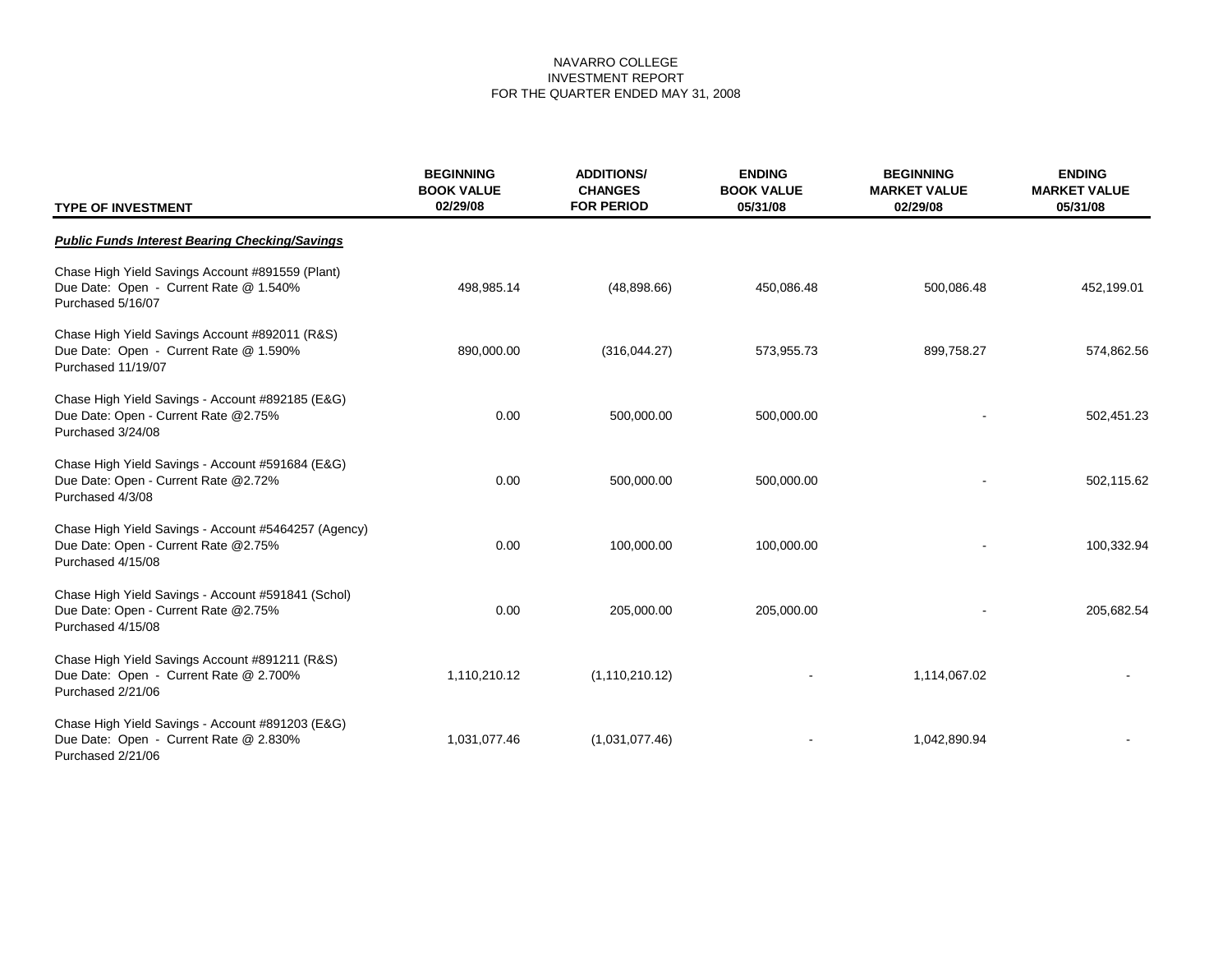| <b>TYPE OF INVESTMENT</b>                                                                                         | <b>BEGINNING</b><br><b>BOOK VALUE</b><br>02/29/08 | <b>ADDITIONS/</b><br><b>CHANGES</b><br><b>FOR PERIOD</b> | <b>ENDING</b><br><b>BOOK VALUE</b><br>05/31/08 | <b>BEGINNING</b><br><b>MARKET VALUE</b><br>02/29/08 | <b>ENDING</b><br><b>MARKET VALUE</b><br>05/31/08 |  |
|-------------------------------------------------------------------------------------------------------------------|---------------------------------------------------|----------------------------------------------------------|------------------------------------------------|-----------------------------------------------------|--------------------------------------------------|--|
| Chase High Yield Savings Account #609940 (E&G)<br>Due Date: Open - Current Rate @ 2.830%<br>Purchased 8/31/07     | 1,500,000.00                                      | (1,500,000.00)                                           |                                                | 1,521,332.43                                        |                                                  |  |
| Chase High Yield Savings - Account #589613 (E&G)<br>Due Date: Open - Current Rate @2.830%<br>Purchased 1/31/08    | 1,000,000.00                                      | (1,000,000.00)                                           |                                                | 1,002,223.42                                        |                                                  |  |
| Chase High Yield Savings - Account #892086 (Schol)<br>Due Date: Open - Current Rate @2.260%<br>Purchased 2/20/08  | 205,000.00                                        | (205,000.00)                                             |                                                | 205,100.63                                          |                                                  |  |
| Chase High Yield Savings - Account #892052 (Agency)<br>Due Date: Open - Current Rate @2.560%<br>Purchased 2/20/08 | 100,000.00                                        | (100,000.00)                                             |                                                | 100,055.45                                          |                                                  |  |
| Subtotal                                                                                                          | 6,335,272.72 \$<br>\$.                            | $(4,006,230.51)$ \$                                      | 2,329,042.21                                   | \$<br>6,385,514.64 \$                               | 2,337,643.90                                     |  |
| <b>Certificates of Deposit</b>                                                                                    |                                                   |                                                          |                                                |                                                     |                                                  |  |
| State Farm Bank CD #1013819342 (Aux)<br>Due 9/28/08 @5.450%<br>Purchased 10/02/06                                 | 100,000.00                                        |                                                          | 100,000.00                                     | 107,823.97                                          | 109,241.00                                       |  |
| Citizens National Bank-Henderson CD #677159 (Schol)<br>Due 8/1/09 @ 5.0500%<br>Purchased 08/01/07                 | 250,000.00                                        |                                                          | 250,000.00                                     | 250,760.96                                          | 250,830.14                                       |  |
| First Bank & Trust Company - CD #5006220 (E&G)<br>Due 10/18/08 @ 4.60%<br>Purchased 10/18/07                      | 100,000.00                                        |                                                          | 100,000.00                                     | 101,688.77                                          | 102,848.22                                       |  |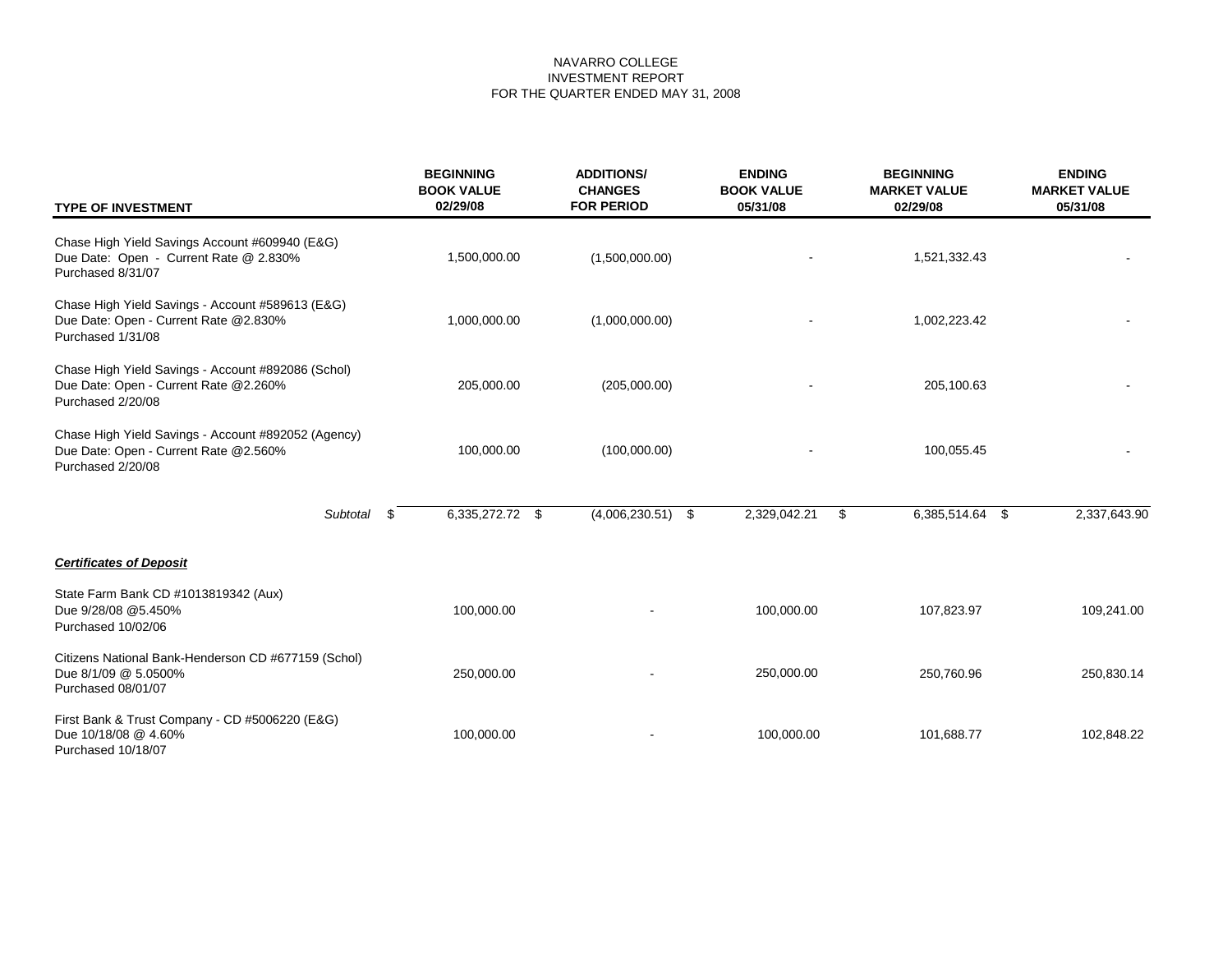| <b>TYPE OF INVESTMENT</b>                                                                               | <b>BEGINNING</b><br><b>BOOK VALUE</b><br>02/29/08 | <b>ADDITIONS/</b><br><b>CHANGES</b><br><b>FOR PERIOD</b> | <b>ENDING</b><br><b>BOOK VALUE</b><br>05/31/08 | <b>BEGINNING</b><br><b>MARKET VALUE</b><br>02/29/08 | <b>ENDING</b><br><b>MARKET VALUE</b><br>05/31/08 |
|---------------------------------------------------------------------------------------------------------|---------------------------------------------------|----------------------------------------------------------|------------------------------------------------|-----------------------------------------------------|--------------------------------------------------|
| Community National Bank & Trust of TX - CD #17121 (Schol)<br>Due 11/5/08 @ 4.340%<br>Purchased 11/5/07  | 179,000.00                                        |                                                          | 179,000.00                                     | 181,468.92                                          | 183,427.04                                       |
| Chase - CD #1754850 (Aux)<br>Due 7/3/08 @4.130%<br>Purchased 1/3/08                                     | 750,000.00                                        |                                                          | 750,000.00                                     | 754,837.19                                          | 762,644.59                                       |
| Community National Bank & Trust of TX - CD #17979 (Schol)<br>Due 1/18/09 @4.340%<br>Purchased 1/18/08   | 640,000.00                                        |                                                          | 640,000.00                                     | 643,196.14                                          | 650,197.22                                       |
| Community National Bank & Trust of TX - CD #18628 (E&G)<br>Due 08/29/08 @ 2.730%<br>Purchased 2/29/08   | 500,000.00                                        |                                                          | 500,000.00                                     | 500,000.00                                          | 503,440.55                                       |
| Chase - CD #21833387 (E&G)<br>Due 11/28/08 @ 2.2700%<br>Purchased 5/28/08                               |                                                   | 1,500,000.00                                             | 1,500,000.00                                   |                                                     | 1,500,279.86                                     |
| Community National Bank & Trust of TX - CD #1119607 (E&G)<br>Due 12/1/2008 @2.390%<br>Purchased 5/28/08 |                                                   | 1,000,000.00                                             | 1,000,000.00                                   |                                                     | 1,000,196.44                                     |
| Chase - CD #1596736 (E&G)<br>Due 3/24/08 @ 5.000%<br>Purchased 9/24/07                                  | 500,000.00                                        | (500,000.00)                                             |                                                | 510,821.92                                          |                                                  |
| Chase - CD #1607867 (E&G)<br>Due 3/28/08 @ 4.690%<br>Purchased 9/28/07                                  | 500,000.00                                        | (500,000.00)                                             |                                                | 509,893.97                                          |                                                  |
| Chase - CD #1639296 (E&G)<br>Due 4/13/08 @ 4.880%<br>Purchased 10/17/07                                 | 500,000.00                                        | (500,000.00)                                             |                                                | 509,024.66                                          |                                                  |
| Subtotal \$                                                                                             | 4,019,000.00<br>\$                                | 1,000,000.00<br>\$                                       | 5,019,000.00<br>\$                             | 4,069,516.50<br>\$                                  | 5,063,105.06                                     |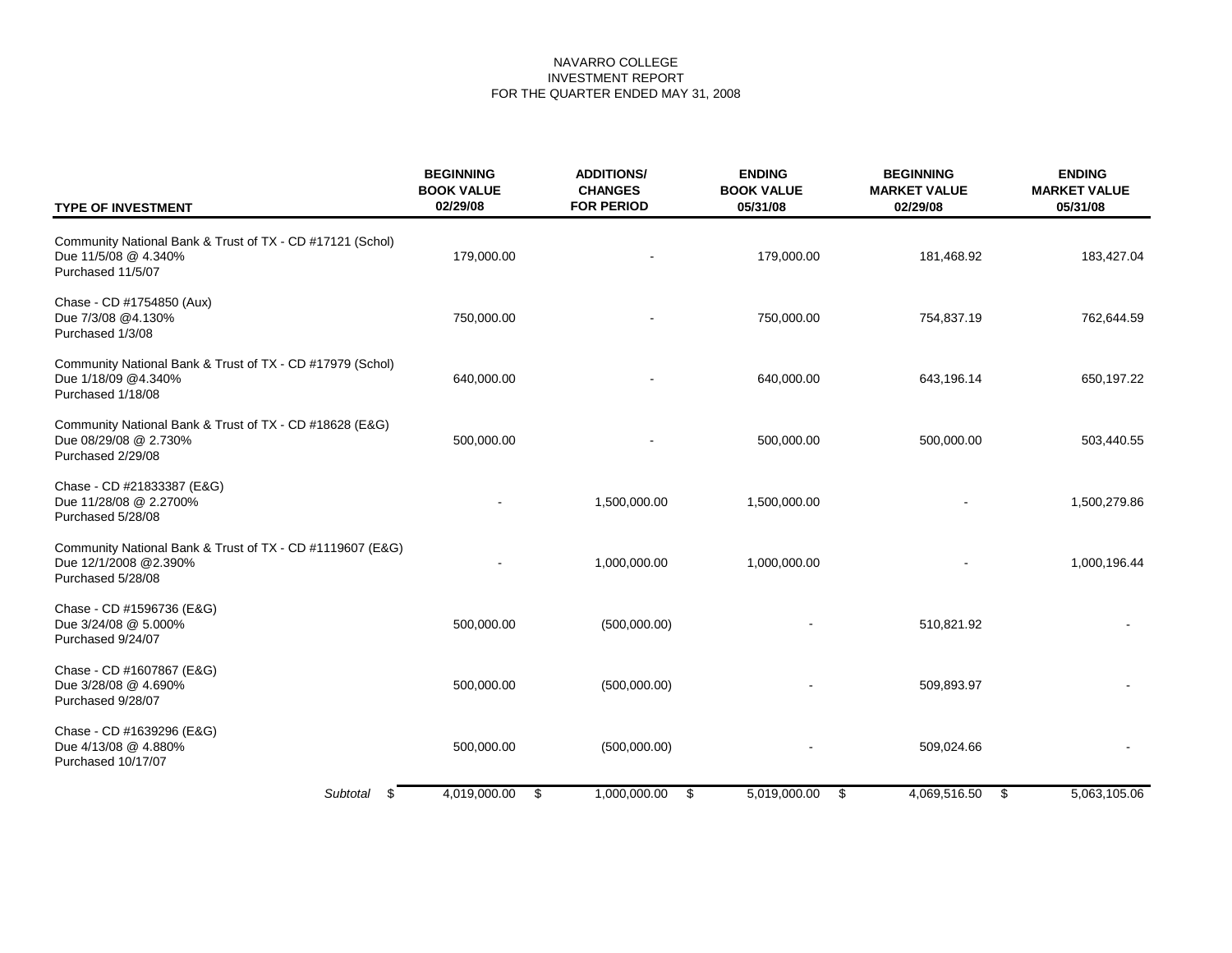| <b>TYPE OF INVESTMENT</b>                                                                                                                      | <b>ADDITIONS/</b><br><b>ENDING</b><br><b>BEGINNING</b><br><b>BOOK VALUE</b><br><b>CHANGES</b><br>02/29/08<br><b>FOR PERIOD</b><br>05/31/08 |    |               |    | <b>BOOK VALUE</b>   | <b>BEGINNING</b><br><b>MARKET VALUE</b><br>02/29/08 |              |      | <b>ENDING</b><br><b>MARKET VALUE</b><br>05/31/08 |     |              |
|------------------------------------------------------------------------------------------------------------------------------------------------|--------------------------------------------------------------------------------------------------------------------------------------------|----|---------------|----|---------------------|-----------------------------------------------------|--------------|------|--------------------------------------------------|-----|--------------|
| <b>U.S. Government Securities</b>                                                                                                              |                                                                                                                                            |    |               |    |                     |                                                     |              |      |                                                  |     |              |
| U.S. Treasury Bill (E&G & Schol)<br>Due 6/30/08 @ 5.125% Yield<br>CUSIP #912828FJ4 (4.96% Rate)<br>Purchased 6/28/07 Par \$1,000,000           |                                                                                                                                            |    | 1,000,000.00  |    |                     |                                                     | 1,000,000.00 |      | 1,018,974.43                                     |     | 1,023,155.34 |
|                                                                                                                                                | Subtotal                                                                                                                                   | S  | 1,000,000.00  | \$ |                     | \$                                                  | 1,000,000.00 | \$   | 1,018,974.43                                     | \$  | 1,023,155.34 |
| <b>U.S. Government Agency Securities</b>                                                                                                       |                                                                                                                                            |    |               |    |                     |                                                     |              |      |                                                  |     |              |
| Federal National Mortgage Association (Schol)<br>Due 3/03/09 @ 3.60% Yield<br>CUSIP #3136F5DZ1 (3.60% Rate)<br>Purchased 3/03/04 Par \$350,000 |                                                                                                                                            |    | 350,000.00    |    |                     |                                                     | 350,000.00   |      | 360,799.18                                       |     | 361,840.07   |
|                                                                                                                                                | Subtotal                                                                                                                                   | £. | 350,000.00    | \$ |                     | \$                                                  | 350,000.00   | -\$  | 360,799.18                                       | -\$ | 361,840.07   |
|                                                                                                                                                | TOTAL \$                                                                                                                                   |    | 11,704,272.72 | S  | $(3,006,230.51)$ \$ |                                                     | 8,698,042.21 | - \$ | 11,834,804.75                                    | - 5 | 8,785,744.37 |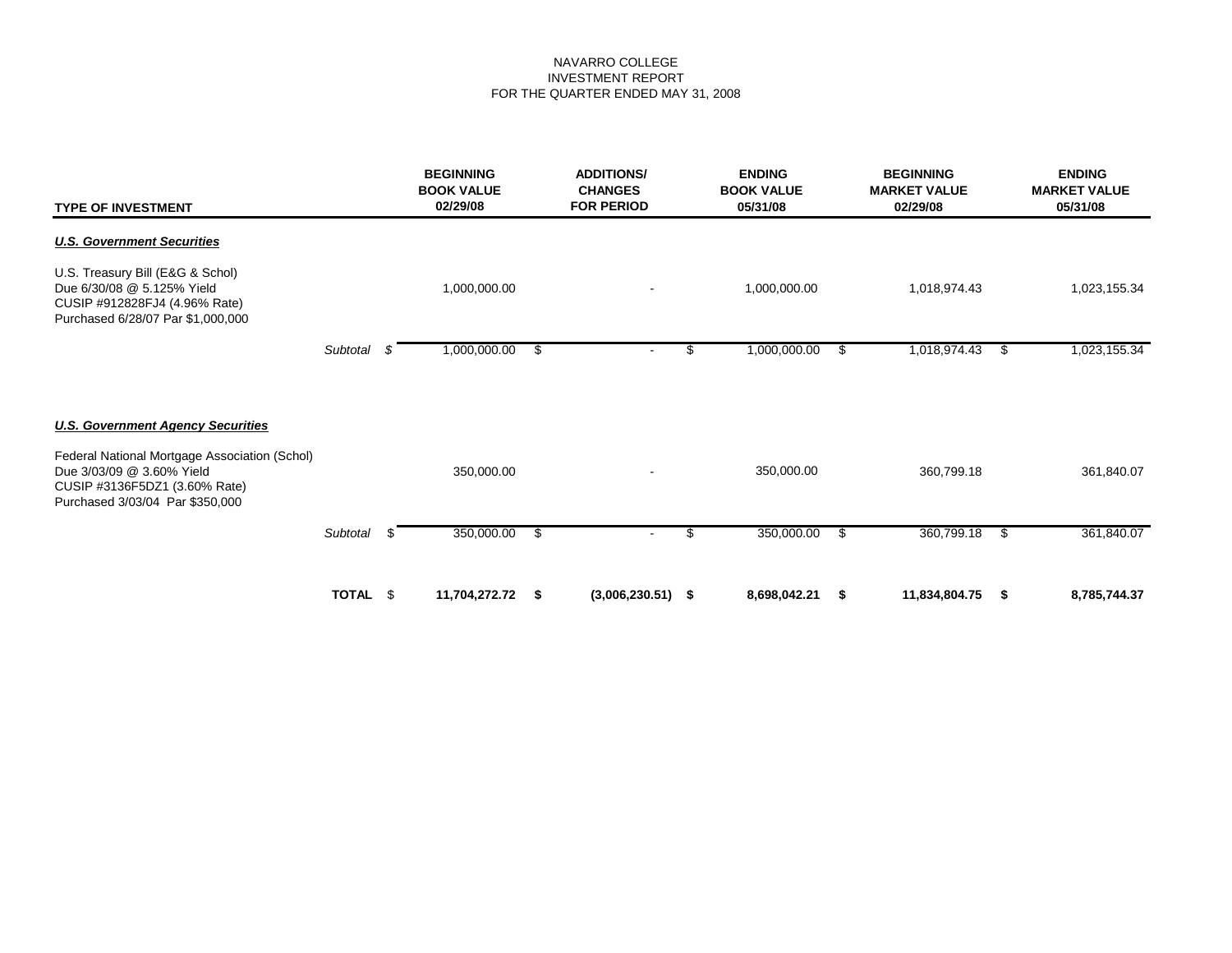#### **RECAP OF INVESTMENTS BY FUND**

## NAVARRO COLLEGE INVESTMENT REPORT RECAP FOR THE QUARTER ENDED, MAY 31, 2008

| <b>TYPE OF INVESTMENT</b>                                                                                                       |      | <b>ENDING</b><br><b>BOOK VALUE</b><br>05/31/08 | <b>Educational and</b><br><b>General Fund</b> | <b>Debt Service</b><br>Fund | Auxiliary<br><b>Fund</b> | Agency<br><b>Fund</b> | Plant<br><b>Fund</b> | <b>Student</b><br>Financial<br><b>Aid Fund</b> |
|---------------------------------------------------------------------------------------------------------------------------------|------|------------------------------------------------|-----------------------------------------------|-----------------------------|--------------------------|-----------------------|----------------------|------------------------------------------------|
| Chase - High Balance Savings Account #2742591684                                                                                |      | 500,000.00                                     | 500,000.00                                    |                             |                          |                       |                      |                                                |
| Chase - High Balance Savings Account #2045892185                                                                                |      | 500,000.00                                     | 500,000.00                                    |                             |                          |                       |                      |                                                |
| Chase-High Balance Savings Account #2045892011                                                                                  |      | 573,955.73                                     |                                               | 573,955.73                  |                          |                       |                      |                                                |
| Chase-High Balance Savings Account #2045891559                                                                                  |      | 450,086.48                                     |                                               |                             |                          |                       | 450,086.48           |                                                |
| Chase-High Balance Savings Account #2905464257                                                                                  |      | 100,000.00                                     |                                               |                             |                          | 100,000.00            |                      |                                                |
| Chase-High Balance Savings Account #2742591841                                                                                  |      | 205,000.00                                     |                                               |                             |                          |                       |                      | 205,000.00                                     |
| Chase - CD #2183387                                                                                                             |      | 1,500,000.00                                   | 1,500,000.00                                  |                             |                          |                       |                      |                                                |
| Chase - CD #1754850                                                                                                             |      | 750,000.00                                     |                                               |                             | 750,000.00               |                       |                      |                                                |
| Citizens National Bank - CD #677159                                                                                             |      | 250,000.00                                     |                                               |                             |                          |                       |                      | 250,000.00                                     |
| Community National Bank & Trust of TX - CD #18628                                                                               |      | 500,000.00                                     | 500,000.00                                    |                             |                          |                       |                      |                                                |
| Community National Bank & Trust of TX - CD #1119607                                                                             |      | 1,000,000.00                                   | 1,000,000.00                                  |                             |                          |                       |                      |                                                |
| Community National Bank & Trust of TX - CD #17121                                                                               |      | 179,000.00                                     |                                               |                             |                          |                       |                      | 179,000.00                                     |
| Community National Bank & Trust of TX - CD #17979                                                                               |      | 640,000.00                                     |                                               |                             |                          |                       |                      | 640,000.00                                     |
| First Bank & Trust Co. - CD # 5006220                                                                                           |      | 100,000.00                                     | 100,000.00                                    |                             |                          |                       |                      |                                                |
| State Farm - CD #1013819342                                                                                                     |      | 100,000.00                                     |                                               |                             | 100,000.00               |                       |                      |                                                |
| FNMA CUSIP #3136F5DZ1                                                                                                           |      |                                                |                                               |                             |                          |                       |                      |                                                |
| US Treasury Bill #912828FJ4                                                                                                     |      | 1,000,000.00                                   | 500,000.00                                    |                             |                          |                       |                      | 500,000.00                                     |
|                                                                                                                                 |      | 350,000.00                                     |                                               |                             |                          |                       |                      | 350,000.00                                     |
|                                                                                                                                 | - \$ | 8,698,042.21 \$                                | 4,600,000.00 \$                               | 573,955.73 \$               | 850,000.00 \$            | 100,000.00 \$         | 450,086.48 \$        | 2,124,000.00                                   |
| May 31, 2008 Benchmark Rates:                                                                                                   |      |                                                |                                               |                             |                          |                       |                      |                                                |
| <b>TexStar Local Government Investment Service</b><br>Rates and market values are from the May 31, 2008 The Wall Street Journal |      | 2.2194%                                        |                                               |                             |                          |                       |                      |                                                |
| <b>Federal Funds Rate</b>                                                                                                       |      | 1.5000%                                        |                                               |                             |                          |                       |                      |                                                |
| Merrill Lynch Ready Assets Trust                                                                                                |      | 2.3400%                                        |                                               |                             |                          |                       |                      |                                                |
| Treasury Bill - 26 weeks                                                                                                        |      | 1.9200%                                        |                                               |                             |                          |                       |                      |                                                |
| Rates and market values are from Prosperity Bank as of May 31, 2008                                                             |      |                                                |                                               |                             |                          |                       |                      |                                                |
| Certificates of Deposit - Six Months                                                                                            |      | 2.0200%                                        |                                               |                             |                          |                       |                      |                                                |

We, the investment officers of Navarro College District, swear that, to the best of our knowledge, this report displays Navarro College's investment portfolio as of May 31, 2008. We further swear that transactions involvin investment portfolio are in compliance with Navarro College's Investment Policy and Strategy and the provisions of the Public Funds Investment Act, Chapter 2256, and amendments of the Texas Government Code.

**Prepared by:** Date Investment Officer

Date Controller **Date** Investment Officer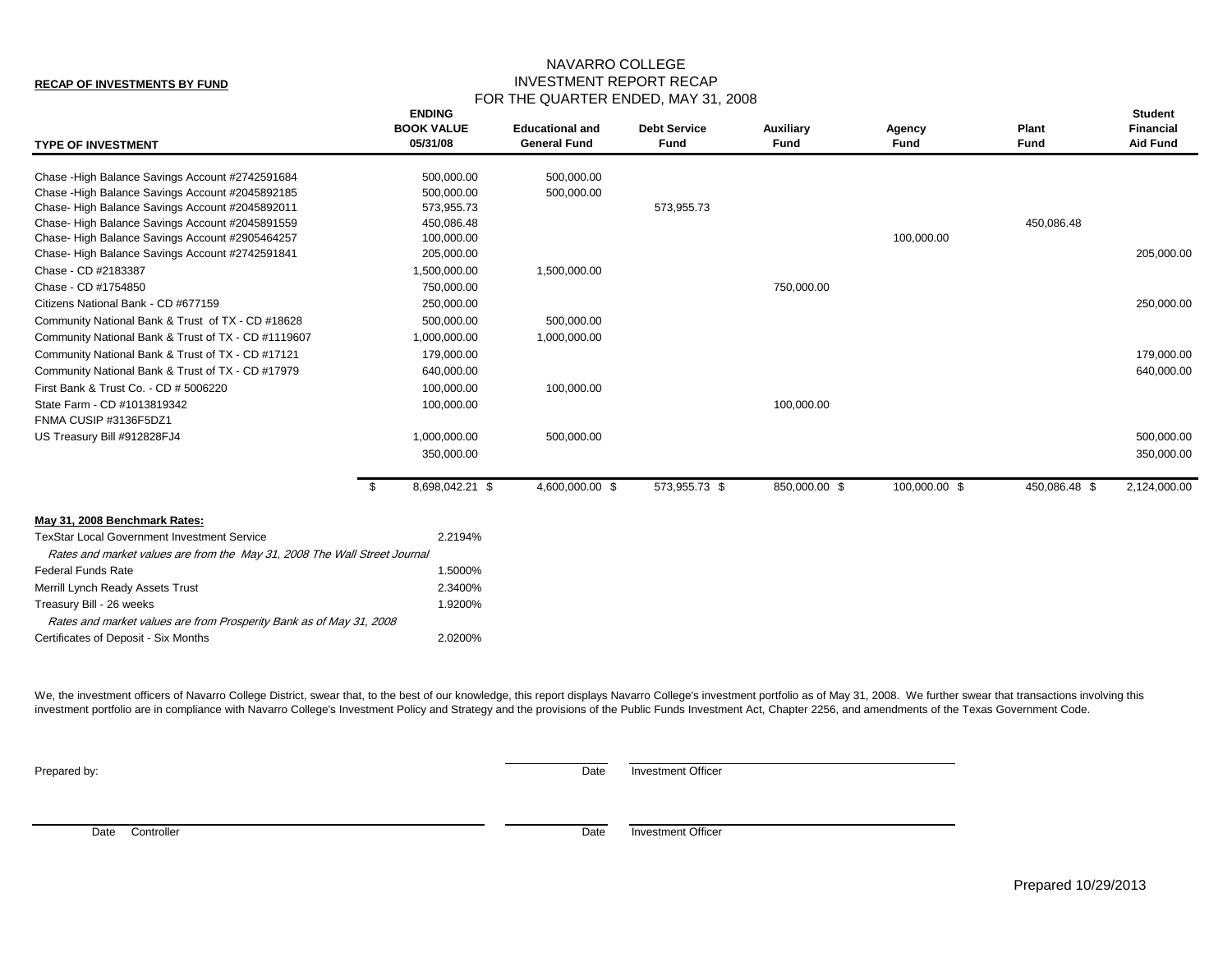# **Navarro College Investment Portfolio Maturity Schedule May 31, 2008**

| <b>MATURITY</b>      |             |              |               |
|----------------------|-------------|--------------|---------------|
| <b>MONTH</b>         | <b>YEAR</b> |              | <b>AMOUNT</b> |
| <b>Open Maturity</b> | S           | 2,329,042.21 |               |
|                      |             |              |               |
| <b>Jan-Dec</b>       | 2008        |              | 5,129,000.00  |
| <b>Jan-Dec</b>       | 2009        |              | 1,240,000.00  |
| <b>TOTAL:</b>        |             | S            | 8,698,042.21  |